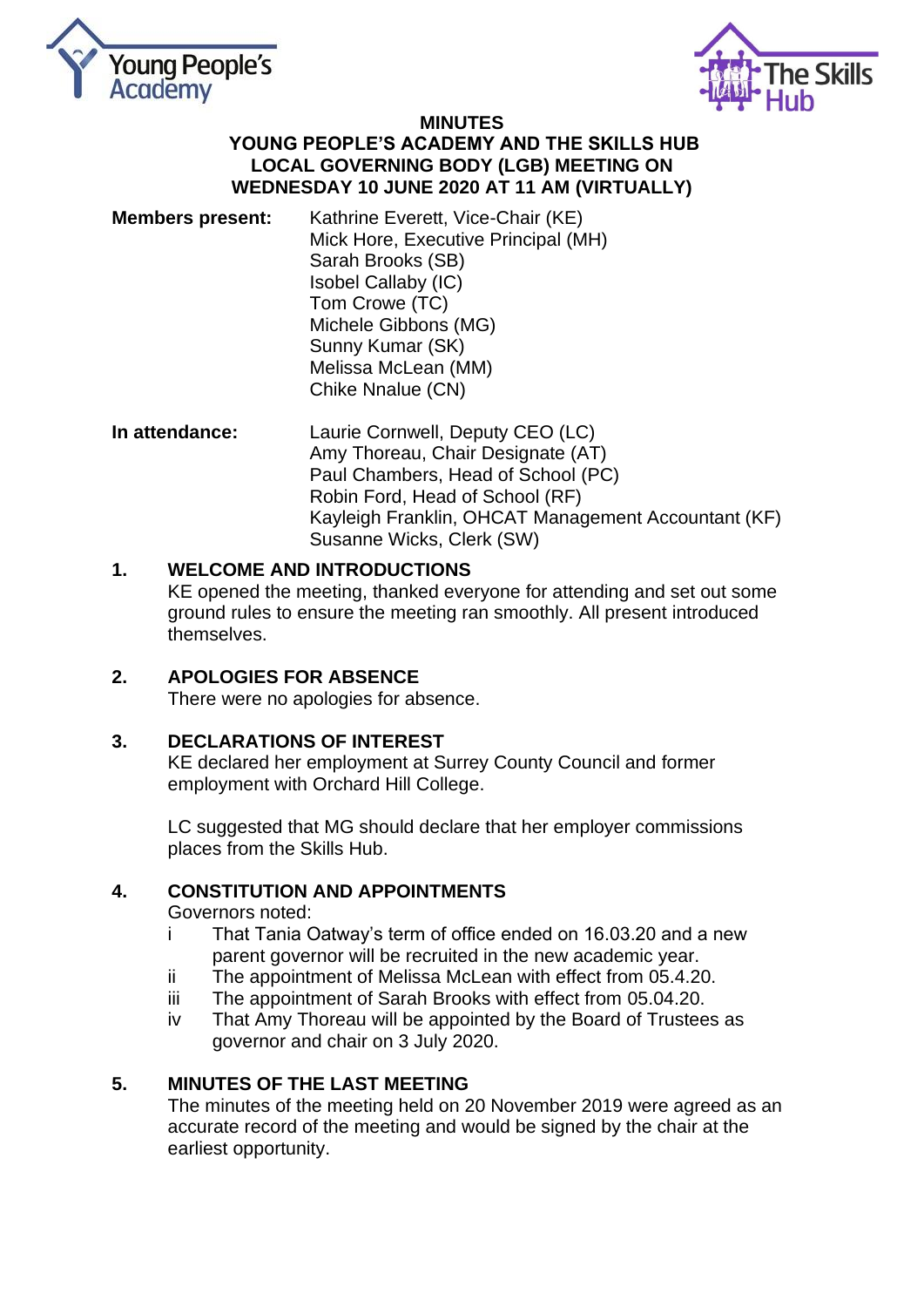### **6. MATTERS NOT COVERED ELSEWHERE ON THE AGENDA**

- i IC advised that the planned Team around the Hub meeting was cancelled due to the lockdown.
- ii IC confirmed that she arranged a MyConcern log-in for the Deputy CEO and LC confirmed she had logged into the software.
- iii CN would receive a demo of MyConcern at the next portfolio meeting to be held in person.
- iv Governors acknowledged receipt of the Pupil Premium action plan for both TSH and YPA, circulated as Enclosures 2 and 3.

### **7. PRINCIPAL'S REPORTS**

MH presented his reports which had been circulated prior to the meeting. He flagged that the reports did not follow the usual template, reflecting the different and extraordinary circumstances imposed by the pandemic. KE asked that questions be kept until the end of MH's presentation. Matters discussed are detailed below.

(i) Young People's Academy

#### **Staffing**

MH advised that there has been an additional resignation since his report was circulated and plans to fill the post in September are being discussed. He highlighted that the number of staff shielding may be a challenge when the school admits further numbers, particularly if it is expected that all students return in September.

### Pupil Numbers

MH reported that student numbers attending during the lockdown had increased from 2-3 to around 7 this week, with a possible 18 to attend next week, following contact from the school with parents to reassure them of safety measures in place.

#### Safeguarding

MH reported that all students categorised as either CIN or CP have been contacted every other day to ensure they are safe and coping with the lockdown. Contact was either directly with the student, their family, or the appropriate outside agency. MH commended the support given to the school from OHCAT colleagues to update the risk assessment templates to reflect the current situation and confirmed that all students' risk assessment had been updated.

### Quality of Education

MH commented that the virtual and remote learning resources provided by the Government were not appropriate for many students, as they were largely focussed on the mainstream. However, he advised that the school had uploaded a lot of resources for students to access on the website, and more work is underway to add video learning to the offer. He confirmed that the school was working with the local authority on the Year 7 transition programme and that staff have made contact with all Year 11 students to assist them in securing their next steps, for example supporting them to make applications for College and attending interviews. He also described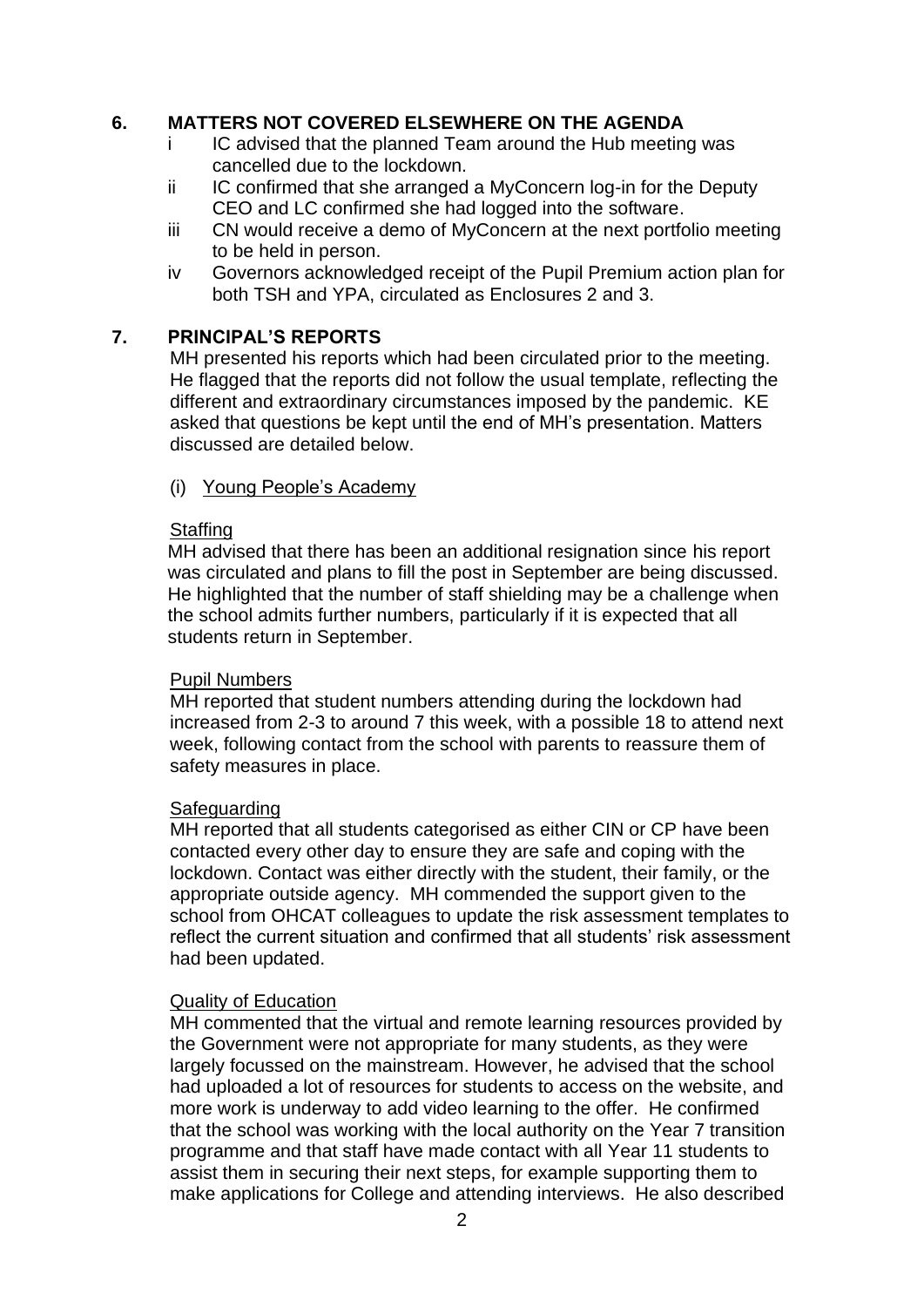the amount of work that has been done to ensure there was sufficient evidence of students' work to support the grade predictions made.

LC thanked MH for the report, and in particular for the level of detail given to reassure Governors of the support being given to students during this time. She asked if MH or other staff had observed an increase in students experiencing or witnessing domestic abuse. MH responded that the Safeguarding Team were monitoring this closely and had been in touch with young people and families who were known to be high risk. There had not been any confirmed increase, but MH warned that may not actually be the case, given the national picture.

LC asked how confident were of the sustainability of the destinations secured for outgoing Year 11 students. MH expressed concern about this due to the students having been out of their school routine for so many weeks and welcomed the additional funding to be given to provisions such as this to support young people through their post-16 transition. He confirmed that a priority for YPA next term would be to continue to support those young people. RF added that staff have made good links with course leaders in FE colleges which should help. MH emphasised the support given by Wyvern College Centre and noted that if some of the mainstream placements break down, those students may be able to attend OHC. LC emphasised the need for the future settings to provide support and suggested that Wyvern may be able to add to that.

KE asked how regularly the risk assessments are reviewed and updated

and RF explained that for those learners categorised as high priority, it is done every two weeks. For others, the risk assessment is reviewed as soon as anything changes, such as they return to school or something comes to light about their domestic circumstances or need for academic or pastoral support. The overarching site risk assessment is updated every two or three weeks and some elements within it are updated daily.

KE asked if all students can and do access online resources. MH responded that there was one student at YPA who had no equipment and the Trust will be providing a tablet to them.

(ii) The Skills Hub

#### Leadership and Management

MH updated Governors on the planned restructure of the SLT following his retirement at the end of the academic year. He confirmed that consultation with staff would take place from 15 to 30 June and outlined the plan for the Executive Principal post to be deleted, and each to school to have a Principal, Deputy Principal and Assistant Principal.

#### **Staffing**

MH commended the staff for their hard work during the lockdown and highlighted the outcome of the recent staff survey which show that most staff feel happy and valued at the school.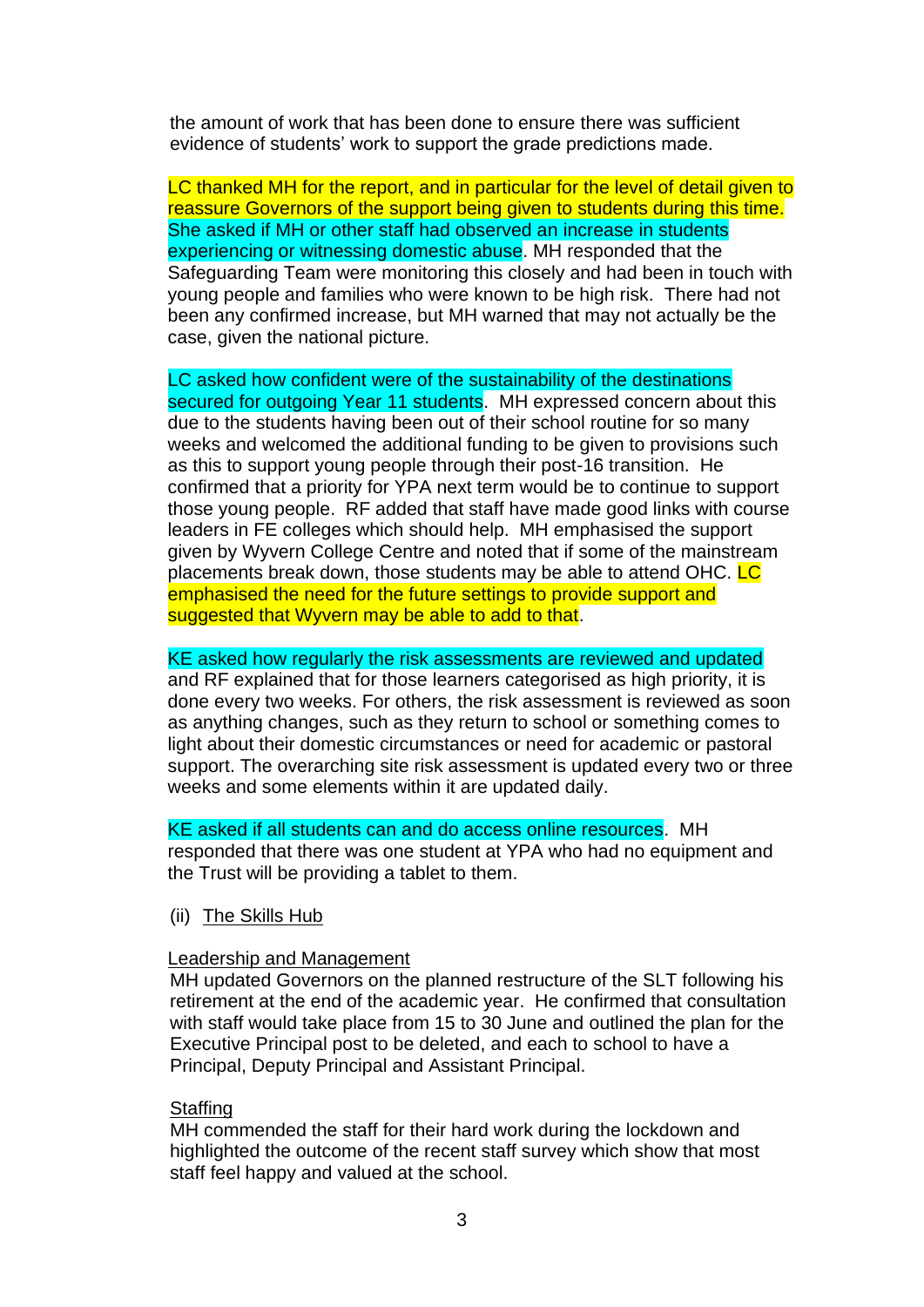#### Quality of Education

MH extended thanks to colleagues at Nightingale Community Academy for their help in training staff on the use of MS Teams to deliver live lessons to students. He confirmed that the virtual learning hub would continue to be used to support students' education after the lockdown.

MH expressed confidence in the robustness of the predicted grades submitted for Year 11 students and confirmed the predictions would withstand scrutiny.

MH gave further detail of the plans to introduce three pathways for KS4 students: academic, vocational and independent living, all of which will have an emphasis on English, Maths and IT.

For KS3 students there will be two pathways; a fast-track for those that the school aims to support for a swift return to mainstream; and a second pathway for those young people for whom the return to the mainstream will be either a longer term aim and for those for whom it is unlikely to be an option, and would include working towards an assessment of SEND, leading to increased support for their long-term education or a move to a specialist provision. MH advised that the reduced numbers in September would necessitate a streamlining of the two pathways due to the challenge to the budget brought by the lower numbers.

#### Post 16 Transitions

MH flagged the funding to come from central government to enable alternative provisions to support young people through their transition and advised that PC is drafting a proposal on how that support might look, including work to be done over the summer holidays and the autumn term to ensure the sustainability of the destinations.

At the request of CN, PC outlined the cleaning schedule in place at The Skills Hub and KE sought reassurance that levels of cleaning were sufficient, given the movement of students and staff around the school, and PC confirmed they were. He also noted that all members of the school community are mindful of the need to take responsibility for their own health and safety.

LC noted that the school has 14 students above the optimum number and warned that when schools return to usual numbers there is likely to be a surge in permanent exclusions or requests for moves to alternative provision such as this. She confirmed that colleagues would discuss the funding implications with LB Hillingdon and Governors noted that this issue must be closely monitored.

With regard to safeguarding, CN asked what actions the school had taken in the event they had not been able to contact a student during the lockdown. IC responded that there had only been one child who could not be contacted, and she contacted the social worker and the Police and now have an explanation of the lack of contact. She reassured Governors that appropriate processes are in place which have been tested and found to be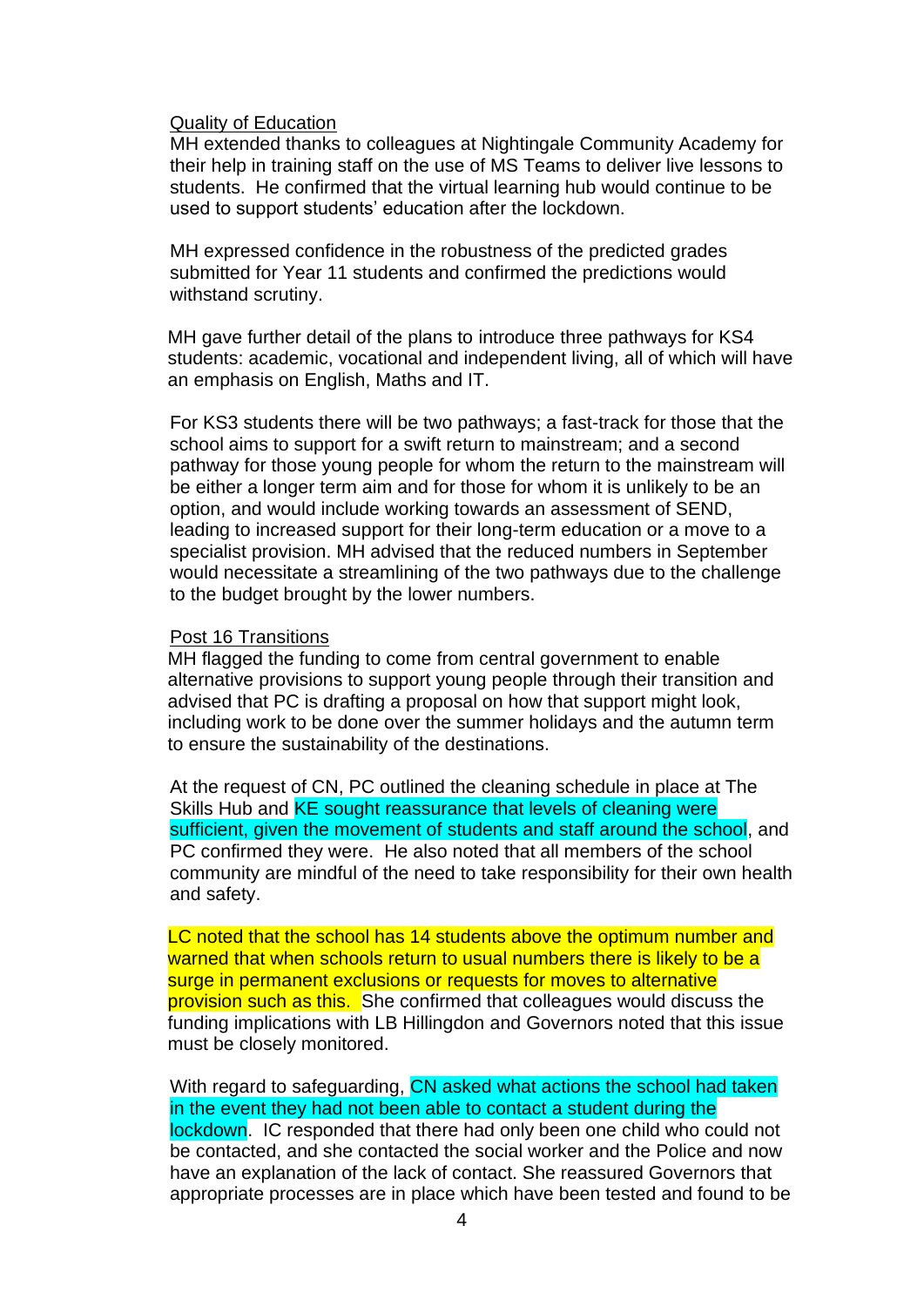robust. KE asked what steps would be taken if a child did not have a social worker and IC advised that she would contact the local Police Safeguarding Officer and make a referral to the appropriate local authority's Multi-Agency Safeguarding Hub (MASH). RF added that a similar issue had arisen for two students at YPA and the MASH Team had been very helpful in establishing that the students were safe.

KE welcomed the news that 35 out of 39 students had secured a destination for September and asked if any those offers had been affected by predicted exam results. PC responded that exam results would not be known until September and expressed confidence that the school could support those students to secure a positive next step in the event that plans fall through. MH confirmed that the November re-sit schedule would include this year's Year 11 cohort and expressed hope that FE Colleges would take a flexible approach given the circumstances.

PC commended the hard work and commitment of staff at the Skills Hub during this period to ensure all students are safe in and out of school. He described their commitment to supporting students as they return to school. On behalf of all Governors, KE thanked MH, PC, RF and all staff for their exceptional hard work during this period.

Reports received.

# **8. FINANCE AND FUNDING**

# **A. MANAGEMENT ACCOUNTS**

KF presented the management accounts report to 30 April 2020 for both schools and matters discussed are detailed below.

(i) Young People's Academy

KF reported that the estimated annual income was based on increased numbers in the summer term, which have not materialised because of the pandemic. Although income from the local authority is £60K below budget, there are 22 out of borough places, compared to the 19 set in the budget. KF advised that negotiations are underway with Surrey County Council on the levels of funding for each place and undertook to update Governors at the next meeting.

KF flagged that the April forecast does not include vacant place funding. LB Hillingdon are willing to fund 65 places and will pay vacant place funding for 2 places not filled.

Governors noted that the school has made savings of around £34K, through the curriculum budget, some reduced operating expenses, not recruiting a therapist and the cancellation of some curriculum enhancement activities that could not take place. In total, a surplus of £33K is forecast, with a break-even budget at year-end. However, KF warned Governors that for both schools, any changes can have a significant impact on the budget, so they are very carefully managed through monthly meetings, even during the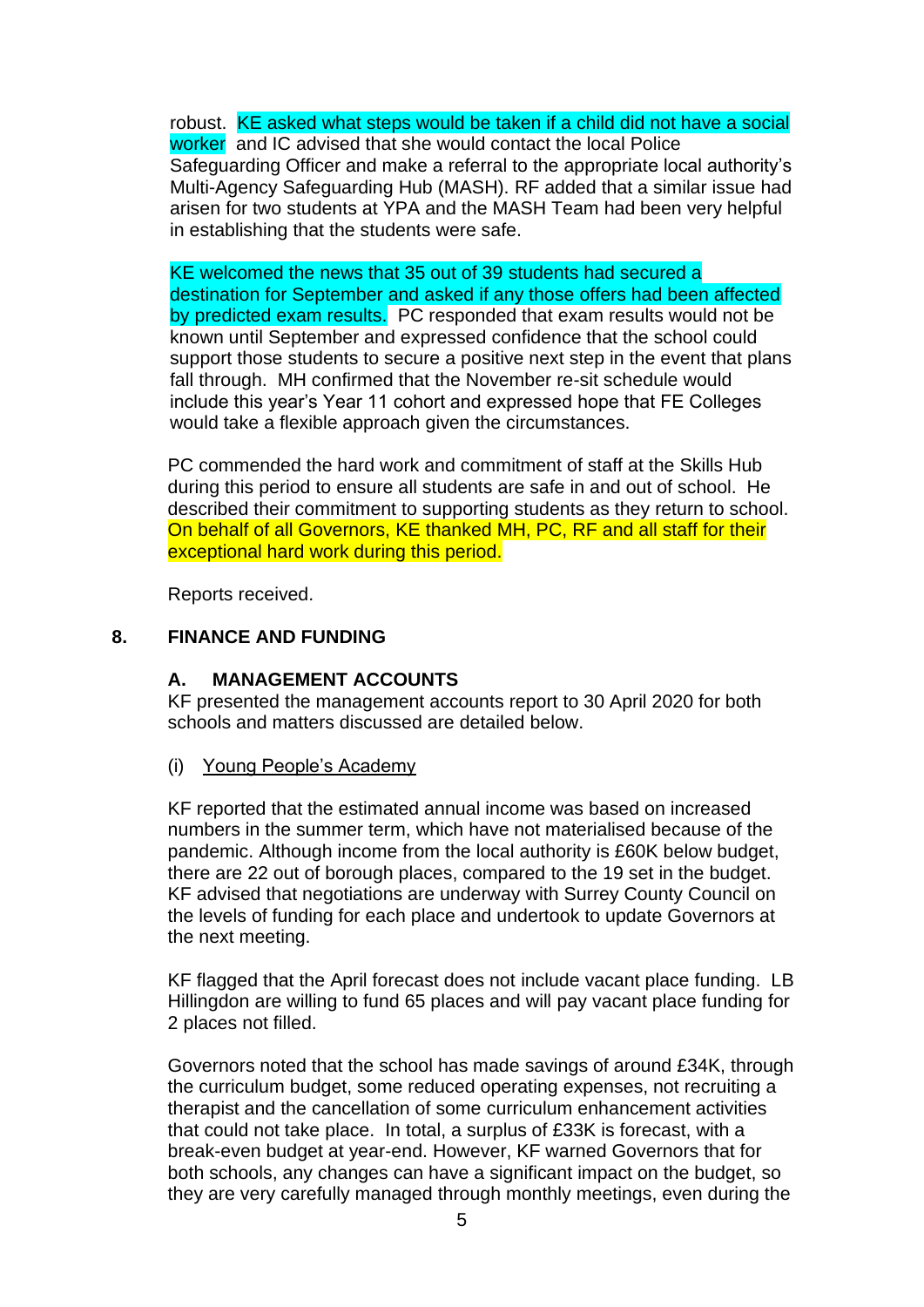#### lockdown.

#### (ii) The Skills Hub

KF reported that the budget is currently showing a £47K deficit but noted that it could have been worse, and the position has been improved by increased numbers and other income streams. She noted that the school have worked on its offer commissioned placements to mainstream schools to support students at risk of permanent exclusion, and to date 11 places have been purchased and are likely to continue. In addition, the school has secured £12K from the Hillingdon Community Trust for courses to be provided in the evenings at the West Drayton Centre. Whilst these courses could not be delivered during the lockdown, the feedback has been positive and it is hoped that some similar courses can be offered when the new build is complete.

In summary, KF reported that the total income is down at this point compared to the budget, but savings have been made to mitigate any losses and to ensure financial viability. Those savings include not recruiting to vacant posts and through the premises and curriculum budgets. The year-end forecast is a £16K surplus after depreciation with healthy reserves.

Governors commended the hard work of all involved to reach this position.

Reports received.

### **B DRAFT BUDGET 2020-21**

KF presented the draft budget for 2020-21 for both schools, emphasising that the budgets would remain draft until scrutinised and approved by Trustees at the Audit Committee and Board meetings in June and July. Matters discussed are detailed below.

### (i) Young People's Academy

KF confirmed that a break-even budget is forecast on the basis of 58 students on roll in September. The year-end reserves position is forecast at £317K which equates to 53 days which meets the revised target of 45-60 days but is a drop from the April level of 74 days. The financial health grade is Good.

KF reported that £80K has been assumed for investment in fixed assets during the year, and that both schools would like to purchase a school vehicle to add some flexibility to off-site activities. In addition, YPA are seeking to invest £20K in the IT suite to replace equipment nearing the end of its life.

KF flagged that the school was awarded a grant in May to replace a mobile classroom and is awaiting confirmation that a change of scope would be permitted.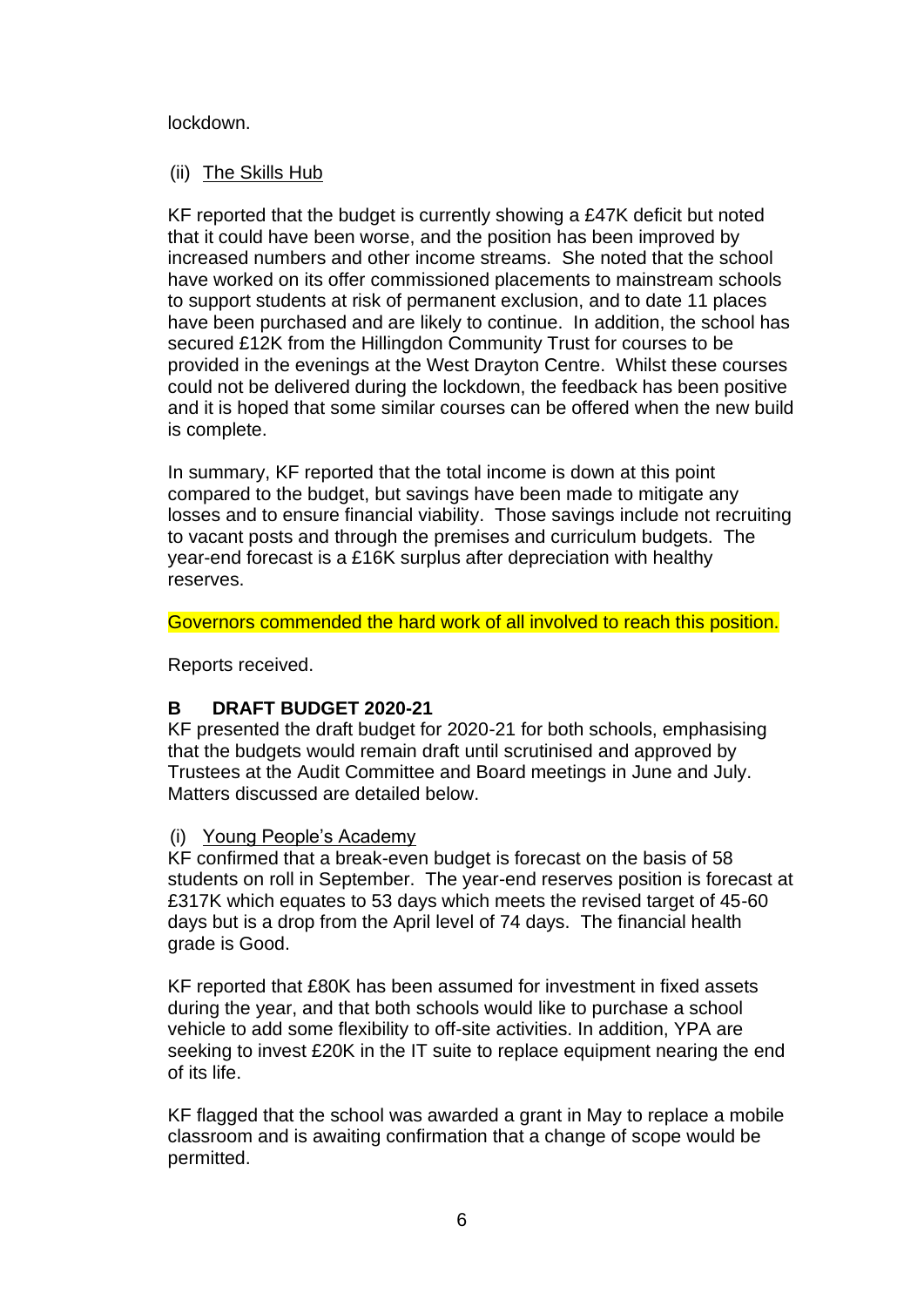PC thanked KF for her support in managing the school's budget.

### (ii) The Skills Hub

KF confirmed that a break-even budget had been achieved, with the assumption that LB Hillingdon will fund 73 places for permanently excluded students, without seeking to clawback funding when the school is below that number, which it will be in the autumn term, with 48 students on roll. Governors noted that there had been no increase in numbers during the summer term due to the lockdown. The financial health grade is Good, with a projected 107 days' reserves at year-end.

KF advised that staffing would be closely monitored through the year, and no changes or additional posts have been included in the budget, but when student numbers increase, staffing will be reviewed accordingly. In addition, it is planned that £100K of the reserves will be spend on fixed assets including investment in IT, improvements to the perimeter fence and the vehicle previously mentioned.

Governors thanked all involved for their work in drafting the 20-21 budget.

Reports received.

# **9. SAFEGUARDING AND WELLBEING OFFER**

RF presented the document circulated prior to the meeting and welcomed questions and comments.

LC suggested that the Covid 19 appendices to the Safeguarding Policy and the Local Offer should be circulated to all Governors after the meeting and IC undertook to send them to the clerk. KE asked if any practices or learning developed during the lockdown would be carried forward for the future and RF confirmed that they would, particularly the use of virtual / online learning platforms for those students who find attending school a challenge.

KE sought an update on support for staff wellbeing and RF confirmed that the survey circulated to staff at YPA was well received but no specific matters were raised. PC reported that staff at TSH belong to a WhatsApp group and have kept in touch through that, providing support and social activities such as a Friday Quiz. On-site, staff regularly get together for a range of activities and there is a daily check-in which is appreciated. In addition, staff receive the OHCAT weekly wellbeing emails sent by the Lead Nurse Practitioner, which are also shared on GovernorHub.

# **10. RELATIONSHIPS AND SEX EDUCATION**

The clerk pointed out that since the agenda was circulated, the Government had extended the deadline for the statutory teaching of RSE to summer 2021. However, MH confirmed that both schools were on track to launch the new curriculum as evidenced by the documents circulated prior to the meeting. He presented the documents in detail and advised that consultation would take place with parents and stakeholders at the Families Day in September and through the schools' websites.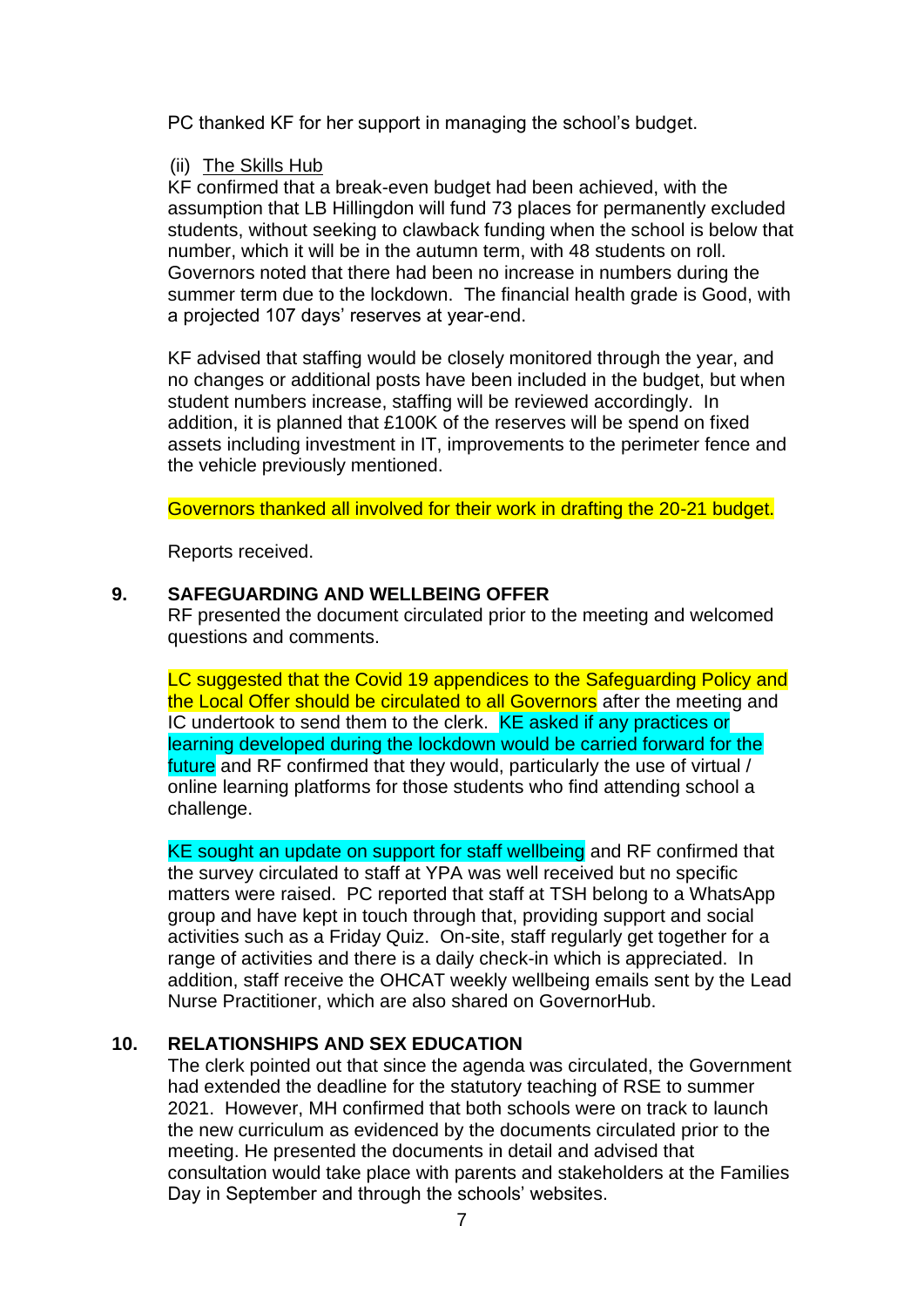# **11. EQUALITY AND DIVERSITY REPORT**

MH presented the report in detail and undertook to add to the report and recirculate it to Governors. He emphasised the need to measure the impact of actions contained in the report and to ensure they are effectives. He reassured Governors that both schools continually seek to continue to extend and review their practice in this area, for example by ensuring the admissions process is robust.

Noting that all of the school community should be included in the equality objectives, KE asked how staff are made aware of and encouraged to progress. MH responded that looking at career development is part of every staff member's performance management and the CPD calendar is very flexible, to ensure that training and learning can be added as and when individual and collective needs emerge. For new staff, all are paired with a buddy and any areas for development are identified through the probation process.

### **12. POLICES AND PROCEDURES**

Governors noted the policies and procedures approved via authority delegated to the Chairs of the OHC&AT Board on 5 April 2020.

#### **13. ANY OTHER BUSINESS**

KE thanked everyone for attending the meeting, particularly in the context of the very challenging circumstances. It was agreed that induction training would be useful next term for all Governors, given the new members.

### **14. DATES OF FUTURE MEETINGS**

The clerk undertook to consult with appropriate staff and Governors about dates and times of the LGB meetings in 20-21.

### **15. CONFIDENTIALITY**

No items were deemed confidential.

The meeting ended at 1.45 pm.

**Approved by (Chair):** \_\_\_\_\_\_\_\_\_\_\_\_\_\_\_\_\_\_\_\_\_\_\_\_\_\_\_\_\_\_\_\_\_\_\_\_\_\_\_\_\_\_\_\_\_\_\_\_

**Date**: \_\_\_\_\_\_\_\_\_\_\_\_\_\_\_\_\_\_\_\_\_\_\_\_\_\_\_\_\_\_\_\_\_\_\_\_\_\_\_\_\_\_\_\_\_\_\_\_\_\_\_\_\_\_\_\_\_\_\_\_\_\_